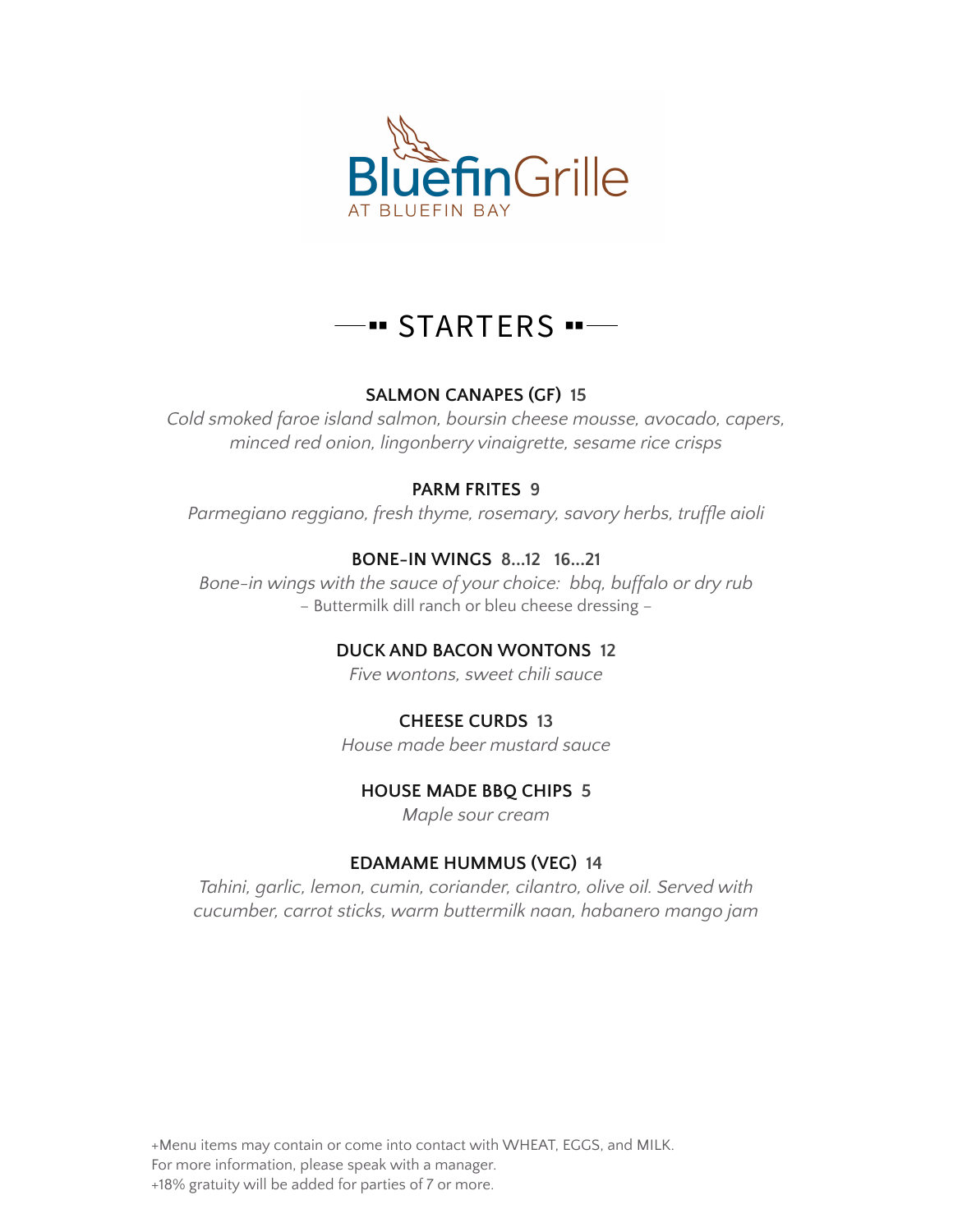# $-$ " SALADS & SOUPS " $-$

### **DUCK & WILD RICE CHOWDER cup...5 bowl...9**

*Duck, wild rice, carrots, celery, onions and cream*

## **SOUP OF THE DAY cup...4 bowl...7**

#### **HOUSE SALAD (VEG) small...5 large...10**

*Mixed greens, fresh seasonal vegetables, onions, croutons* – Choice of housemade dressing: Buttermilk dill ranch, bleu cheese, caesar, lingonberry vinaigrette, maple dijon vinaigrette, oil & vinegar –

#### **CAESAR SALAD small...5 large...10**

*Romaine lettuce, croutons, parmesan cheese, caesar dressing*

#### **SPINACH AND BERRY SALAD (VEG/GF) 17**

*Baby spinach, strawberries, blueberries, raspberries, red onion, crumbled goat cheese, spicy candied pecans. Lingonberry vinaigrette*

#### **ROASTED BRUSSEL SPROUT AND CAULIFLOWER SALAD (GF) 17**

*Mixed greens, roasted brussel sprouts, roasted cauliflower, shredded carrots, tri-colored quinoa, bacon, grape tomatoes, roasted red peppers, marinated and roasted garbanzo beans, pepitas. Maple dijon vinaigrette*

#### **ADD TO ANY SALAD OR ENTRÉE**

– Grilled chicken breast...6, four sautéed shrimp...11, salmon filet...16, sautéed mushrooms and garlic...5, two fried eggs...4 –

Consuming Raw or Undercooked Meats, Poultry, Seafood, Shellfish or Eggs May Increase Your Risk of Foodborne Illness

+Menu items may contain or come into contact with WHEAT, EGGS, and MILK. For more information, please speak with a manager. +18% gratuity will be added for parties of 7 or more.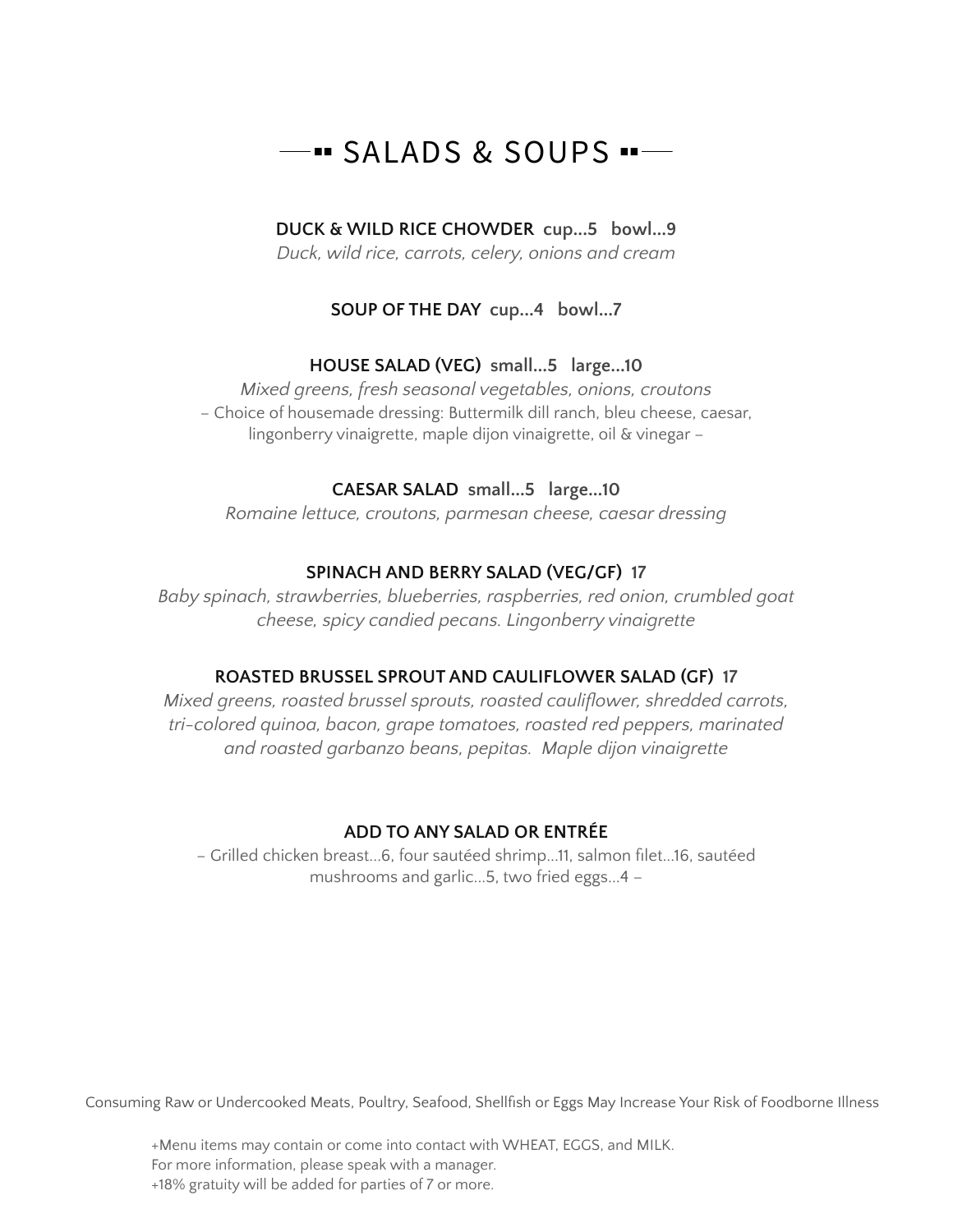# $-$  BURGERS  $-$

– All sandwiches and burgers come with your choice of french fries, fresh fruit or house made bbq chips –

– Gluten free bun available...2.5 –

#### **HOUSE 13**

*Baby greens, tomato, red onion, brioche bun* – Additional toppings: Cheese...1, bacon...2, fried egg...2, beer braised onions...2 –

### **VEGETARIAN (VEG) 16**

*Sautéed bell peppers, onions, pepperjack, avocado, baby greens, brioche bun*

#### **BREAKERS 18**

*Bleu cheese crumbles, applewood smoked bacon, beer braised onions, balsamic drizzle, baby greens, tomato, brioche bun*

#### **CAJUN SURF AND TURF 20**

*Dry rub seasoned burger patty, andouille sausage, pepperjack, cajun popcorn shrimp, sautéed bell peppers, onions, sriracha remoulade, brioche bun*

# - SANDWICHES --

#### **WALLEYE SANDWICH 18**

*Panko breading, baby greens, tomato, malt vinegar tartar sauce, hoagie roll*

#### **GRILLED PASTRAMI SANDWICH 17**

*Slow roasted sliced pastrami, havarti cheese, russian dressing slaw, multigrain bread, side of red onion marmalade*

#### **CAPRESE CHICKEN SANDWICH 15**

*Grilled chicken breast, mozzarella cheese, tomato, pesto, balsamic reduction drizzle, focaccia*

#### **BLTT WRAP 15**

*Applewood smoked bacon, baby greens, ripe tomato, smoked turkey breast, ranch spread, whole wheat tortilla*

+Menu items may contain or come into contact with WHEAT, EGGS, and MILK. For more information, please speak with a manager. +18% gratuity will be added for parties of 7 or more.